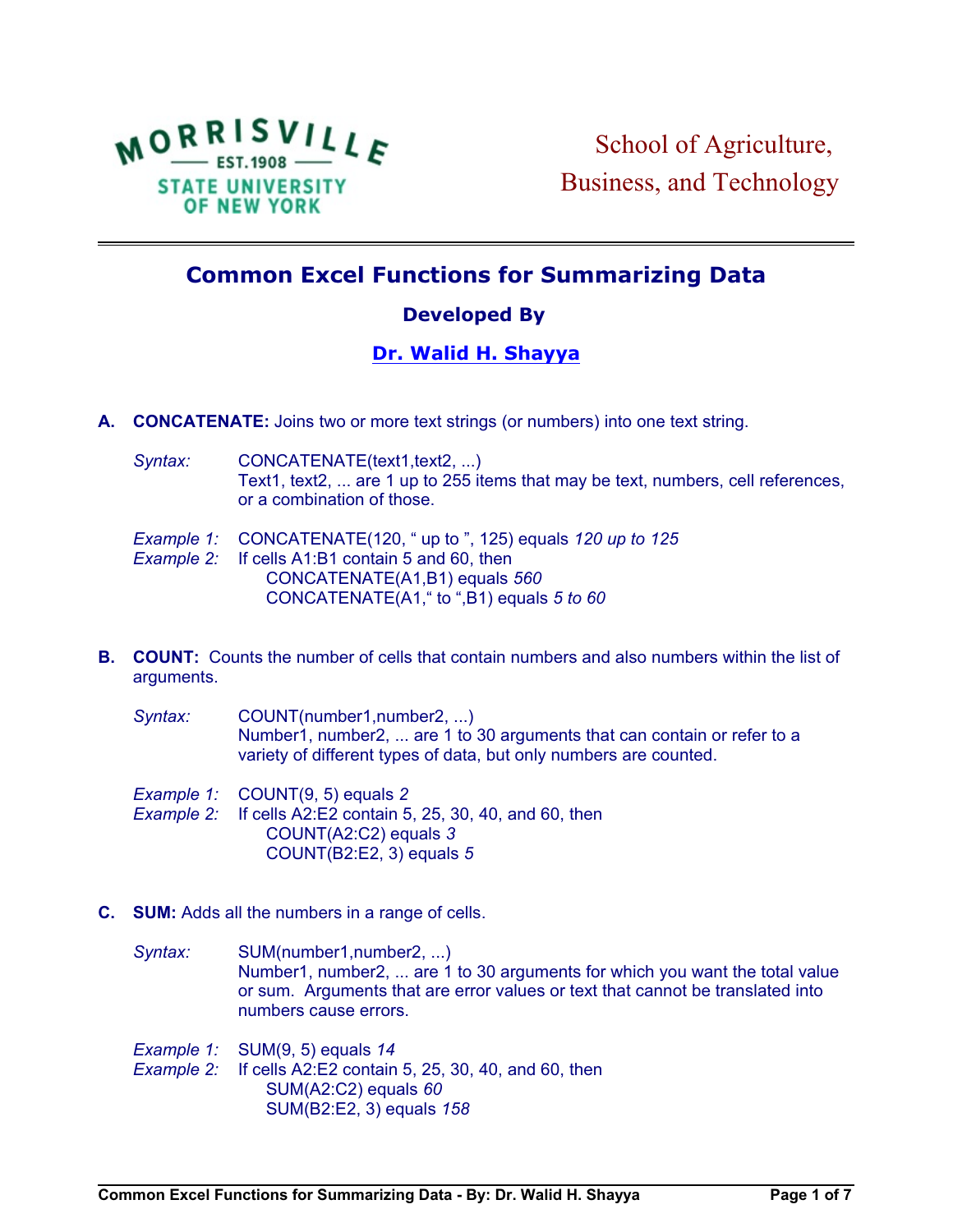- **D. AVERAGE:** Returns the average (arithmetic mean) of the arguments.
	- Syntax: AVERAGE(number1,number2, ...) Number1, number2, ... are 1 to 30 numeric arguments for which you want the average. If an array or reference argument contains text, logical values, or empty cells, those values are ignored; however, cells with the value zero are included. Therefore, keep in mind the difference between empty cells and those containing the value zero when averaging cells (empty cells are not counted, but zero values are).
	- *Example 1:* AVERAGE(10, 7, 9, 27,2) equals *11 Example 2:* If A1:A5 and contains the numbers 10, 7, 9, 27, and 2, then: AVERAGE(A1:A5) equals *11* AVERAGE(A1:A5, 5) equals *10* AVERAGE(A1:A5) equals SUM(A1:A5)/COUNT(A1:A5) equals *11*
- **E. MIN:** Returns the smallest number in a set of values.
	- *Syntax:* MIN(number1,number2, ...) Number1, number2, ... are 1 to 30 numbers for which you want to find the minimum value. You can specify arguments that are numbers, empty cells, logical values, or text representations of numbers. Arguments that are error values or text that cannot be translated into numbers cause errors. Also, MIN returns 0 if the arguments contain no numbers.
	- *Example 1:* MIN(10, 7, 9, 27,2) equals *2*
	- *Example 2:* If A1:A5 contains the numbers 10, 7, 9, 27, and 2, then: MIN(A1:A5) equals *2* MIN(A1:A5, 0) equals *0*
- **F. MAX:** Returns the largest number in a set of values.
	- *Syntax:* MAX(number1,number2, ...) Number1, number2, ... are 1 to 30 numbers for which you want to find the maximum value. You can specify arguments that are numbers, empty cells, logical values, or text representations of numbers. Arguments that are error values or text that cannot be translated into numbers cause errors. Also, MAX returns 0 if the arguments contain no numbers.
	- *Example 1:* MAX(10, 7, 9, 27,2) equals *27 Example 2:* If A1:A5 contains the numbers 10, 7, 9, 27, and 2, then: MAX(A1:A5) equals *27* MAX(A1:A5, 29) equals *29*
- **G. MEDIAN:** Returns the median of the given numbers. The median is the number in the middle of a set of numbers; that is, half the numbers have values that are greater than the median, and half have values that are less.
	- *Syntax:* MEDIAN(number1,number2, ...) Number1, number2, ... are 1 to 30 numbers for which you want the median. The arguments should be either numbers or names, arrays, or references that contain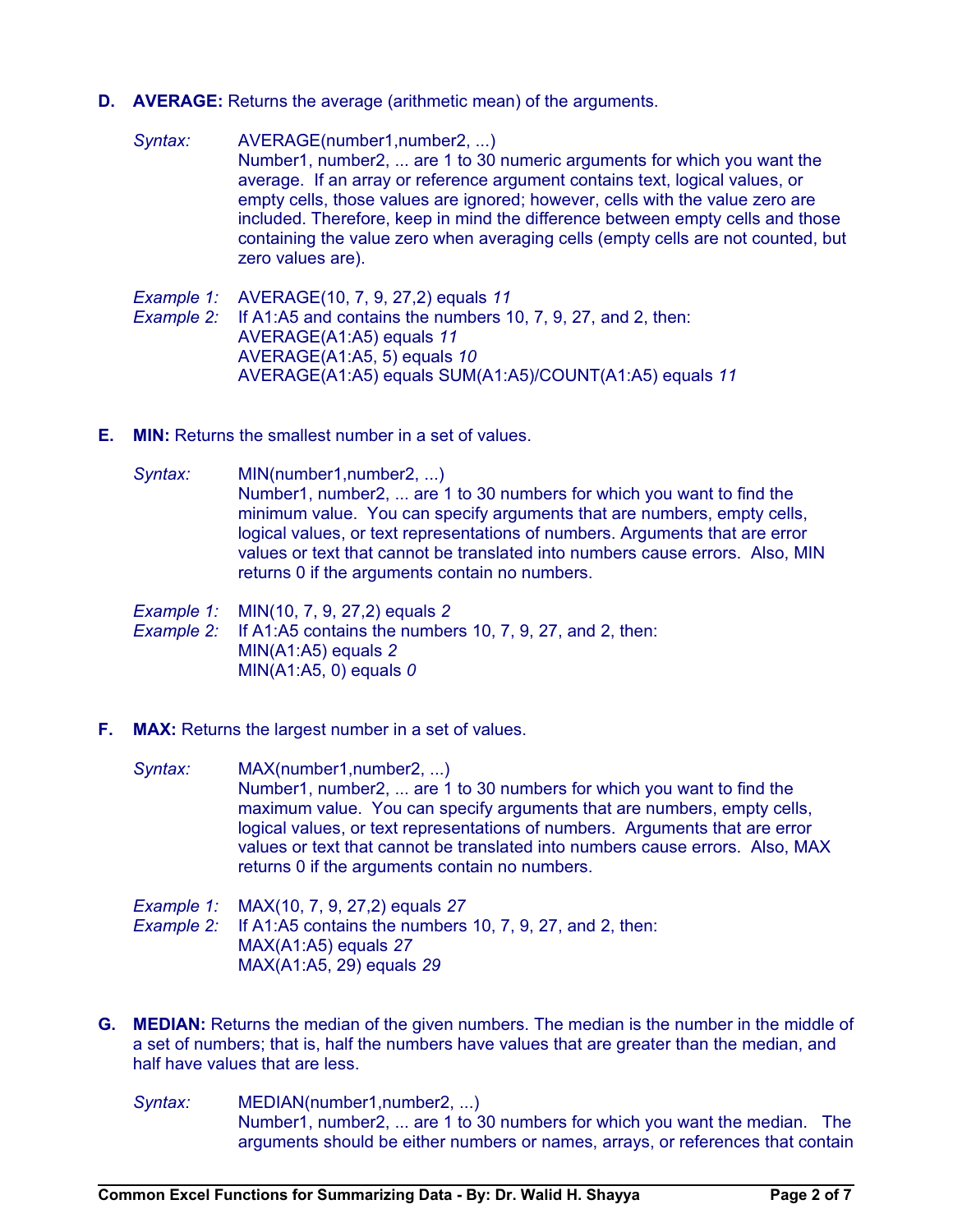numbers. Microsoft Excel examines all the numbers in each reference or array argument. If an array or reference argument contains text, logical values, or empty cells, those values are ignored; however, cells with the value zero are included. Also, the MEDIAN function calculates the average of the two numbers in the middle if there is an even number of numbers in the set (see the following second example).

*Example 1:* MEDIAN(1, 2, 3, 4, 5) equals *3 Example 2:* If A1:A6 contains the numbers 3, 1, 2, 6, 5, and 4, then: MEDIAN(A1:A6) equals *3.5*, i.e., the average of 3 and 4

- **H. MODE:** Returns the most frequently occurring (or repetitive) value in an array or range of data (the same as the **MODE.SNGL** function in MS Excel 2010 or later). Like the MEDIAN function, the MODE is a location measure.
	- Syntax: MODE(number1,number2, ...) Number1, number2, ... are 1 to 30 arguments for which you want to calculate the mode. The arguments should be numbers, names, arrays, or references that contain numbers. If an array or reference argument contains text, logical values, or empty cells, those values are ignored; however, cells with the value zero are included. If the data set contains no duplicate data points, MODE returns the "#N/A" error value. If the data set contains equal duplicate of data points, MODE returns the one it encounters first in the data set.
		- *Example 1:* MODE({5.6, 4, 4, 3, 2, 4}) equals *4*
		- *Example 2:* MODE({5.6, 6, 3, 3, 2, 6}) equals *6*
		- *Example 3:* If A1:A6 contains the numbers 4, 3, 4, 2, 5.6, and 4, then: MODE(A1:A6) equals *4*
- **I. MODE.MULT** (only starting with version 10 of MS Excel): Returns the multiple modes of the most frequently occurring (or repetitive) values in an array or range of data. Because the function returns an array, it should be entered as an array formula.

| Syntax: | MODE.MULT(number1,number2, )                                                         |
|---------|--------------------------------------------------------------------------------------|
|         | Number1, number2,  are 1 to 30 arguments for which you want to calculate the         |
|         | multiple modes. The arguments should be numbers, names, arrays, or                   |
|         | references that contain numbers. If an array or reference argument contains          |
|         | text, logical values, or empty cells, those values are ignored; however, cells with  |
|         | the value zero are included. If the data set contains no duplicate data points,      |
|         | function returns the "#N/A" error value. If the data set contains equal duplicate of |
|         | data points, the function those in the highlighted array of cells.                   |
|         |                                                                                      |

- *Example 1:* MODE.MULT({5.6, 4, 4, 3, 3, 2}) equals *{4,3}*
- *Example 2:* MODE.MULT({5.6, 6, 3, 3, 2, 2, 6}) equals *{6,3,2}*
- *Example 3:* If A1:A8 contains the numbers 4, 3, 4, 3, 2, 5.6, 3, and 4, then: MODE.MULT(A1:A8) equals *{4,3}*
- **J.** AVEDEV: Estimates the average (or mean) of the absolute deviations of data points from their mean. The mean deviation is a measure of how widely values are dispersed from the average value (the mean).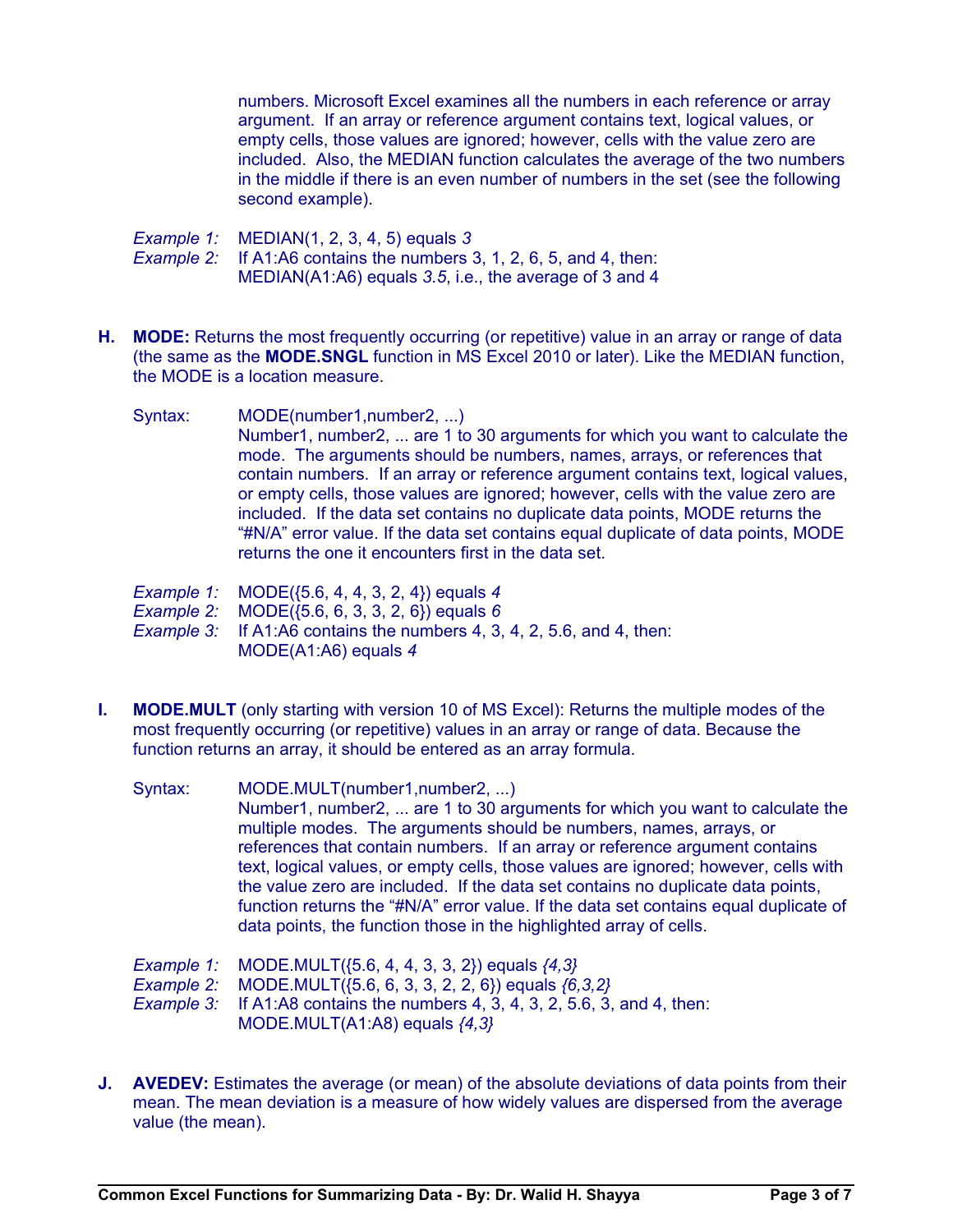*Syntax:* AVEDEV(number1,number2,...) Number1,number2, ... are 1 to 30 number arguments corresponding to a sample of a population. You can also use a single array or a reference to an array instead of arguments separated by commas. STDEV uses the following formula:

$$
\frac{1}{n}\sum |x-\overline{x}|
$$

- *Example 1:* AVEDEV(1345, 1301, 1368, 1322, 1310, 1370, 1318, 1350, 1303, 1299) equals *23.72*
- *Example 2:* If A1:A10 contains the numbers 1345, 1301, 1368, 1322, 1310, 1370, 1318, 1350, 1303, and 1299, then: AVEDEV(A1:A10) equals *23.72*
- **K. STDEV:** Estimates the standard deviation based on a sample (the same as the **STDEV.S** function in MS Excel 2010 or later). The standard deviation is a measure of how widely values are dispersed from the average value (the mean).
	- Syntax: STDEV(number1,number2,...) Number1,number2, ... are 1 to 30 number arguments corresponding to a sample of a population. You can also use a single array or a reference to an array instead of arguments separated by commas. STDEV assumes that its arguments are a sample of the population. If your data represents the entire population, then compute the standard deviation using STDEVP. The standard deviation is calculated using the "nonbiased" or "n-1" method. STDEV uses the following formula:

$$
\sqrt{\frac{n\sum x^2 - (\sum x)^2}{n(n-1)}}
$$

- *Example 1:* STDEV(1345, 1301, 1368, 1322, 1310, 1370, 1318, 1350, 1303, 1299) equals *27.46*
- *Example 2:* If A1:A10 contains the numbers 1345, 1301, 1368, 1322, 1310, 1370, 1318, 1350, 1303, and 1299, then: STDEV(A1:A10) equals *27.46*
- **L. STDEVP:** Calculates the standard deviation based on the entire population given as arguments (the same as the **STDEV.P** function in MS Excel 2010 later). The standard deviation is a measure of how widely values are dispersed from the average value (the mean).
	- Syntax: STDEVP(number1,number2,...) Number1,number2, ... are 1 to 30 number arguments corresponding to a sample of a population. You can also use a single array or a reference to an array instead of arguments separated by commas. STDEVP assumes that its arguments are the entire population. If your data represents the a sample of the population, then compute the standard deviation using STDEV. The standard deviation is calculated using the "biased" or "n" method. STDEVP uses the following formula: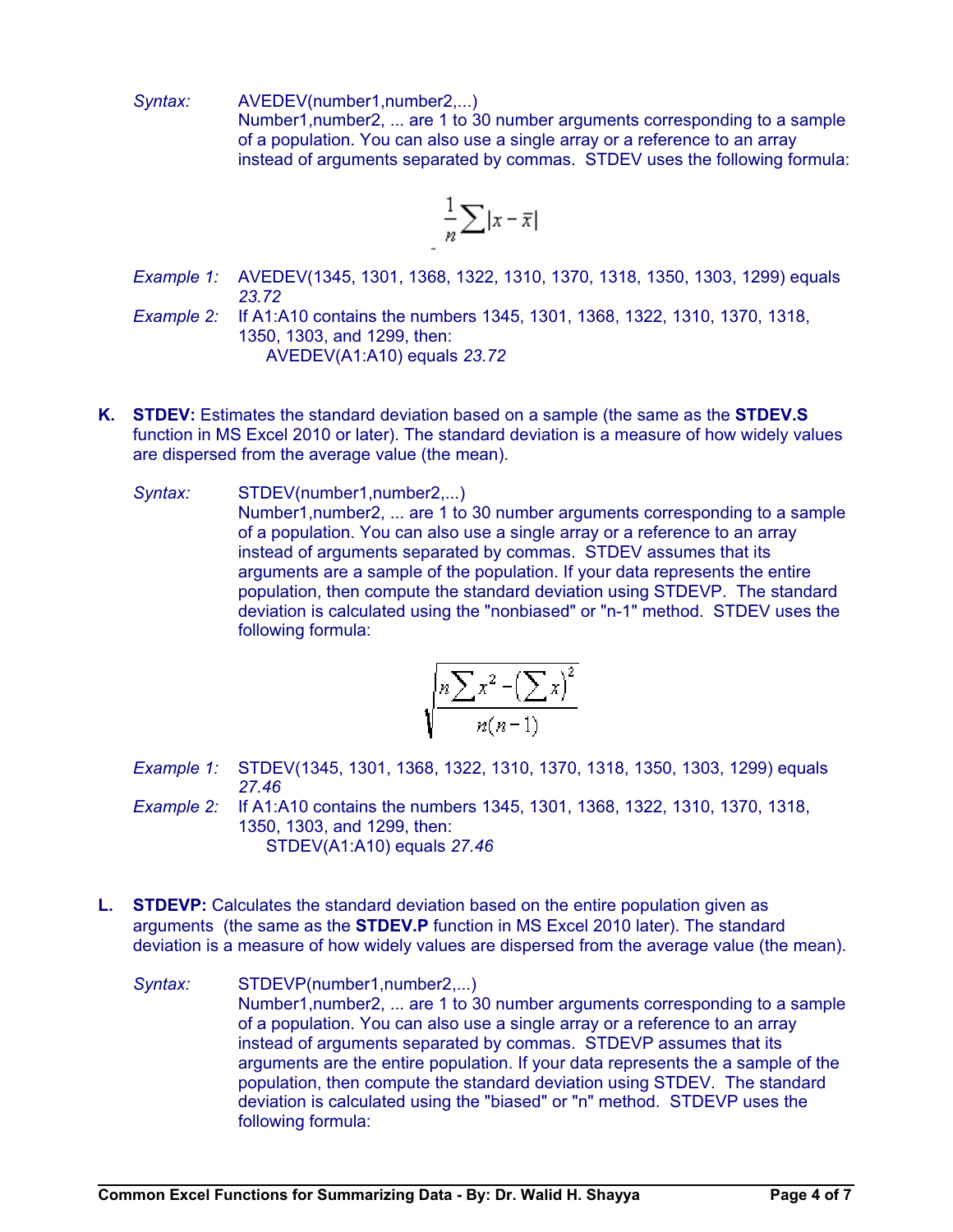$$
\sqrt{\frac{n\sum x^2-\left(\sum x\right)^2}{n^2}}
$$

- *Example 1:* STDEVP(1345, 1301, 1368, 1322, 1310, 1370, 1318, 1350, 1303, 1299) equals *26.05*
- *Example 2:* If A1:A10 contains the numbers 1345, 1301, 1368, 1322, 1310, 1370, 1318, 1350, 1303, and 1299, then: STDEVP(A2:E3) equals *26.05*
- **M. VAR:** Estimates the variance based on a sample (the same as the **VAR.S** function in MS Excel 2010 or later). The variance is another measure of how widely values are dispersed from the average value (the mean).
	- *Syntax:* VAR(number1,number2,...) Number1,number2, ... are 1 to 30 number arguments corresponding to a sample of a population. You can also use a single array or a reference to an array instead of arguments separated by commas. VAR assumes that its arguments are a sample of the population. If your data represents the entire population, then compute the variance using VARP. The variance is calculated using the "nonbiased" or "n-1" method. VAR uses the following formula:

$$
\frac{\sum (x - \overline{x})^2}{(n-1)}
$$

- *Example 1:* VAR(1345, 1301, 1368, 1322, 1310, 1370, 1318, 1350, 1303, 1299) equals *754.27*
- *Example 2:* If A1:A10 contains the numbers 1345, 1301, 1368, 1322, 1310, 1370, 1318, 1350, 1303, and 1299, then: VAR(A1:A10) equals *754.27*
- **N. VARP:** Calculates the variance based on the entire population given as arguments (the same as the **VAR.P** function in MS Excel 2010 or later). The variance is another measure of how widely values are dispersed from the average value (the mean).
	- *Syntax:* VARP(number1,number2,...) Number1,number2, ... are 1 to 30 number arguments corresponding to a sample of a population. You can also use a single array or a reference to an array instead of arguments separated by commas. VARP assumes that its arguments are the entire population. If your data represents the a sample of the population, then compute the variance using VAR. The variance is calculated using the "biased" or "n" method. VARP uses the following formula:

$$
\frac{\sum (x - \overline{x})^2}{n}
$$

*Example:* VARP(1345, 1301, 1368, 1322, 1310, 1370, 1318, 1350, 1303, 1299) equals *678.84*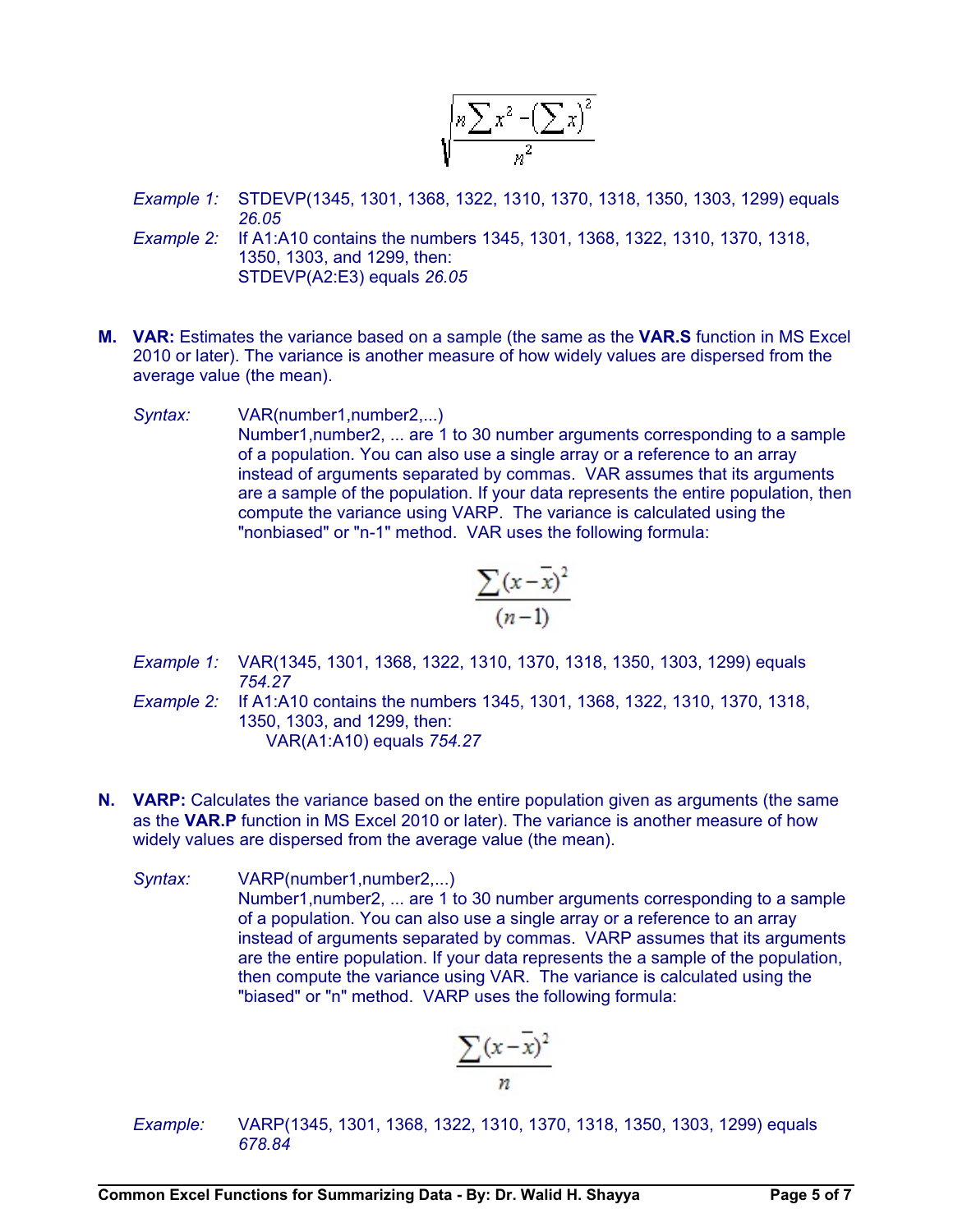**O. QUARTILE**: Returns the quartile of a data set (the same as the **QUARTILE.INC** function in MS Excel 2010 or later). The 1<sup>st</sup> quartile is the median of the lower half of the data while the 3<sup>rd</sup> quartile is the median of the upper half of the data. The QUARTILE (and QUARTILE.INC) function includes the median (the central value in the ordered list) in both halves if there are an odd number of data points in the original ordered data set. However, the function will split the data set exactly in half if there are an even number of data points in the original ordered data set but produce a value for the 1<sup>st</sup> quartile that is slightly higher than the median of the 1<sup>st</sup> half of the ordered data set and a value for the  $3<sup>rd</sup>$  quartile that is slightly lower than the median of the  $2<sup>nd</sup>$  half of the ordered data set.

| Syntax:  | QUARTILE(array,quart)<br>array is an array of (or reference to) a set of values for which you want the<br>quartile value.<br>quart indicates which value to return (0 - minimum value, $1 - 1$ <sup>st</sup> quartile, $2 - 2nd$<br>quartile or median, $3 - 3^{rd}$ quartile, and 4 - maximum value). |
|----------|--------------------------------------------------------------------------------------------------------------------------------------------------------------------------------------------------------------------------------------------------------------------------------------------------------|
| Example: | If A1:A8 contains the numbers 7, 12, 4, 1, 8, 9, 10, and 2, then:<br>QUARTILE(A1:A8,1) equals 3.5<br>QUARTILE(A1:A8,2) equals 7.5<br>QUARTILE(A1:A8,3) equals 9.25                                                                                                                                     |

**QUARTILE.EXC** is another function available in MS Excel 2010 and later where the median (the central value in the ordered list) is excluded from both halves of the data set if there are an odd number of data points in the original ordered data set. However, the function will split the data set exactly in half (as will the QUARTILE and QUATILE.INC functions) if there are an even number of data points in the original ordered data set but produce a value for the  $1<sup>st</sup>$ quartile that is slightly higher than the median of the  $1<sup>st</sup>$  half of the ordered data set and a value for the 3<sup>rd</sup> quartile that is slightly lower than the median of the 2<sup>nd</sup> half of the ordered data set.

*Example*: If A1:A8 contains the numbers 7, 12, 4, 1, 8, 9, 10, and 2, then: QUARTILE.EXC(A1:A8,1) equals *3.25* QUARTILE.EXC(A1:A8,2) equals *7.5* QUARTILE.EXC(A1:A8,3) equals *9.75*

- **P.** FREQUENCY: Calculates how often values occur within a range of values, and returns a vertical array of numbers. Because FREQUENCY returns an array, it must be entered as an array formula.
	- *Syntax:* FREQUENCY(data\_array,bins\_array) Data array is an array of (or reference to) a set of values for which you want to count frequencies. If data array contains no values, FREQUENCY returns an array of zeros. Bins array is an array of or reference to intervals into which you want to group the values in data array. If bins array contains no values, FREQUENCY returns the number of elements in data\_array.
	- *Remarks:* FREQUENCY is entered as an array formula after you select a range of adjacent cells into which you want the returned distribution to appear. In order to enter this formula correctly, you need to push the "Ctrl" and "Shift" simultaneously and hold while clicking on the "OK" option of the equation window (or clicking the "Enter" key). The number of elements in the returned array is one more than the